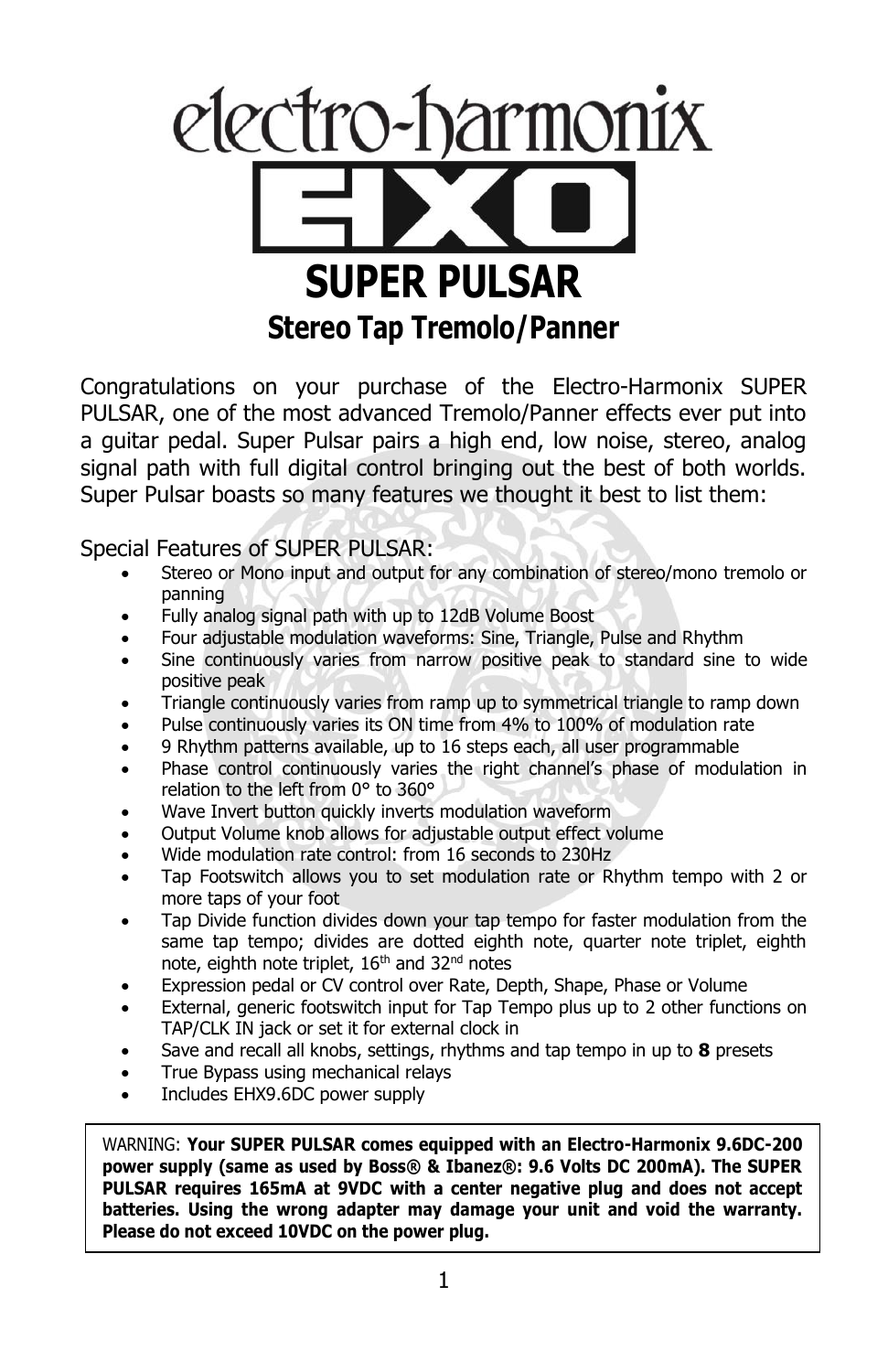#### **SUPER PULSAR QUICK START**

## **CONNECTING YOUR SUPER PULSAR**

#### **MONO Guitar / Instrument Setup**

- Use standard, mono ¼" instrument cables for all Super Pulsar **audio** connections.
- Plug your guitar, or the output of the previous effects pedal, into the MONO / L input jack.
- Connect the MONO / L output on the Super Pulsar into your amplifier or into the input of another pedal.

#### **MONO Input / STEREO Output Setup**

- Start with the MONO Guitar setup above.
- Grab a third instrument cable and plug it into Super Pulsar's Right output.
- Connect the third cable to a second amplifier or the stereo input of a stereoin guitar pedal, such as the EHX Cathedral, or use it to split your signal into another pedal chain.

#### **STEREO Input / STEREO Output Setup**

- Building upon the MONO in/STEREO out setup above, add a fourth instrument cable and plug it into the Right input on Super Pulsar.
- Plug the fourth cable into a stereo source, such as a keyboard or the output of a stereo guitar pedal, like the EHX Stereo Electric Mistress.

#### **BASIC TREMOLO SETTINGS**

# **Standard Sine Wave Tremolo:**

| $VOLUME = 1 o'clock$                           | RT. PHASE = $0^{\circ}$ | WAVE = $\Omega$     |
|------------------------------------------------|-------------------------|---------------------|
| $SHAPE = 12$ o'clock                           | $DFPTH = 11$ o'clock    | $RATE = 11$ o'clock |
| $ENV$ DEPTH = 12 o'clock ENV RATE = 12 o'clock |                         | $xRATE = DIM$       |

## **Chopped Tremolo:**

| $VOLUME = 1 o'clock$                           | RT. PHASE = $0^{\circ}$ | WAVE = $\Pi$        |
|------------------------------------------------|-------------------------|---------------------|
| $SHAPE = 11$ o'clock                           | $DFPTH = 10$ o'clock    | $RATE = 12$ o'clock |
| $ENV$ DEPTH = 12 o'clock ENV RATE = 12 o'clock |                         | $xRATE = DIM$       |

#### **ENVELOPE CONTROLS** – **See page 3** for a full explanation on ENV controls. **Rate Slows As Notes Fade:**

| VOLUME = 1 o'clock                            | $RT. PHASE = 0$      | WAVE = $\mathcal{D}$ |
|-----------------------------------------------|----------------------|----------------------|
| $SHAPE = 12$ o'clock                          | $DFPTH = 11$ o'clock | $RATE = 9$ o'clock   |
| $ENV$ DEPTH = 12 o'clock ENV RATE = 3 o'clock |                      |                      |

#### **PRESET MODE – See page 13** for a full explanation on Presets. **Entering Preset Mode/Loading Factory Presets:**

- Press and hold the MODE footswitch.
- After 2 seconds, all the LEDs in the waveform display light up.
- Release the MODE footswitch, you are now in Preset mode.
- Press and release the MODE footswitch to load and advance the presets.

#### **CREATING YOUR OWN RHYTHM PATTERNS – See page 14.**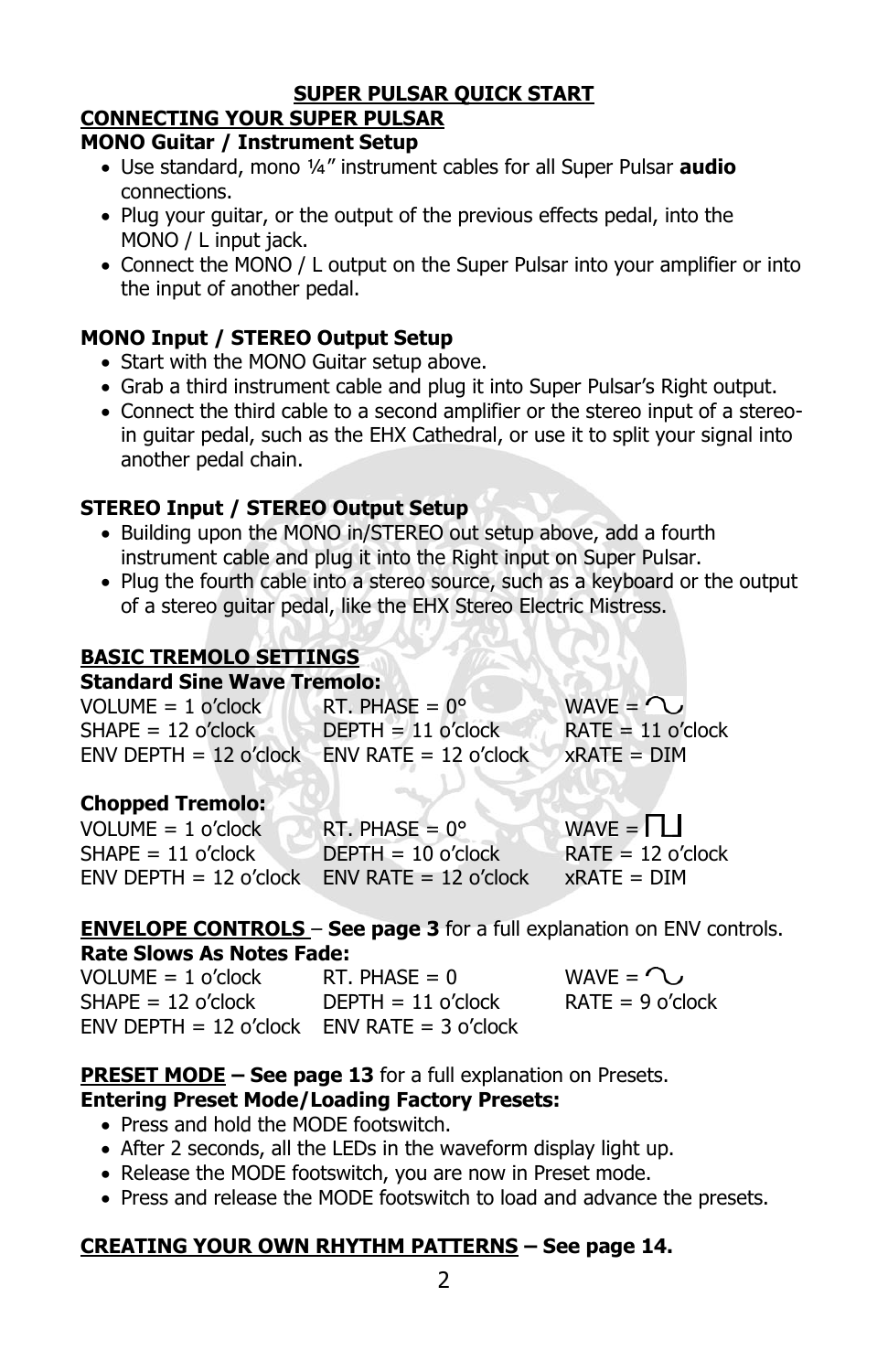### **KNOBS, BUTTONS, LEDs**

**RATE Knob –** Adjusts the speed of the tremolo or pan effect. As RATE is turned clockwise, the modulation rate increases. The RATE knob has 3 distinct ranges of speed to choose from, please see the following xRATE button description for more on the RATE knob's range.

**xRATE Button and LED –** This pushbutton cycles through 3 range choices for the RATE knob, one LED indicates the current selection: Slow: xRATE LED off, Medium: xRATE LED dimly lit, Fast: xRATE LED brightly lit. The following table details the RATE knob's frequency range for each mode:

| <b>xRATE MODE</b>         | <b>FREQUENCY RANGE</b>       | <b>xRATE LED</b> |
|---------------------------|------------------------------|------------------|
| SLOW                      | 16 Seconds $-$ 0.28s (3.5Hz) | <b>OFF</b>       |
| MEDIUM (Factory Default)  | $0.5$ Hz (2 Seconds) – 28 Hz | <b>DIM</b>       |
| FAST (Great for Ring Mod) | $4$ Hz $-$ 230 Hz            | <b>BRIGHT</b>    |

**DEPTH Knob –** Adjusts the amount of effect. As you turn DEPTH clockwise the tremolo or panning effect becomes more pronounced. When you turn DEPTH down completely, to the minimum position, no effect is produced; in this setting the VOLUME knob could be used to boost the signal, up to 12dB. As you turn DEPTH up past 50% the overall volume of the effect increases.

**ENV CONTROLS –** Super Pulsar has an internal envelope follower circuit that converts the amplitude of the notes and chords you play to a voltage that sweeps modulation RATE and DEPTH. The envelope is a very dynamic effect. Since it is a measurement of the volume of your playing, you control the effect directly with your touch.

There are 2 ENV knobs: ENV RATE and ENV DEPTH. Each ENV knob works in conjunction with their large knob counter-parts, and in the case of ENV RATE also sweeps Tap time. Think of the larger knobs' positions as the start and end points of the envelope's sweep. You should find the ENV controls react differently based on the position of its large knob counter-part.

The center or 12 o'clock position for the two ENV controls is the off position; there is a center-detent in this position indicating the ENV control is off.

**ENV CONTROLS – POSITIVE HALF:** As you turn either ENV knob clockwise, towards the  $+$  (plus) symbol from the center-off position, the output of the envelope follower will add to the current position of the bigger knob, as if you're turning the larger knob up every time you play a note. The more positive you turn the ENV knobs, the further up the envelope sweeps RATE or DEPTH. When you set an ENV control to its positive half, you will want to turn down the associated large knob to a position in its lower half.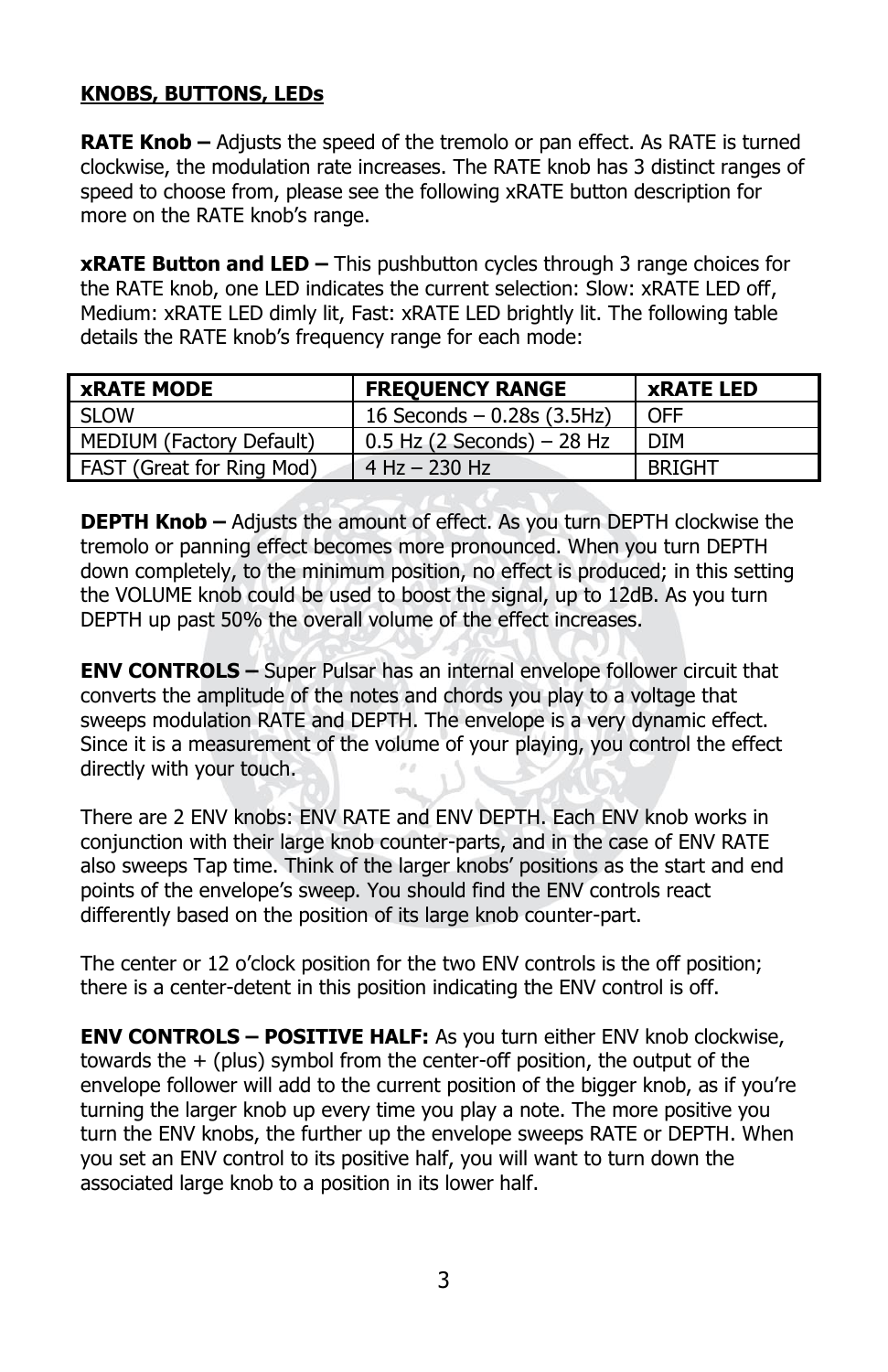**ENV CONTROLS – NEGATIVE HALF:** As you turn the ENV knob counterclockwise, towards the – (minus) symbol, from center-off, the envelope follower output subtracts from the bigger knob's position, as if you're turning the larger knob down each time you play a note. You will want to turn up the larger knob to a high setting in order to produce a broad envelope sweep.

The ENV controls are very sensitive. Depending on how you play and how hot your pickups are, your sweet spot might be at only 2 or 3 o'clock, not the maximum setting.

**ENV RATE Knob –** Turning the ENV RATE knob clockwise from the center-off position causes the envelope follower to have a quickening effect on modulation speed: increasing modulation RATE, or TAP time, whenever you play a note. A negative setting on the ENV RATE knob (counter-clockwise from 12 o'clock) causes the envelope follower to slow down the modulation RATE, or TAP time. Setting ENV RATE to its center detent position, at 12 o'clock, shuts off the envelope sweep for RATE.

ENV RATE's RANGE: When the RATE knob sets Super Pulsar's modulation rate, the limits of the envelope follower are the limits of the RATE knob. The envelope follower will not cause the tremolo's rate to exceed the RATE knob's current maximum or minimum limits

**ENV DEPTH Knob –** Turning the ENV DEPTH knob towards its positive direction (clockwise) from the center-off position will cause the envelope follower output to increase the DEPTH amount each time you play a note. Turning ENV DEPTH counter-clockwise from the center position causes the envelope follower to decrease the amount of DEPTH. Set ENV DEPTH to its center-detent, 12 o'clock position, to disable envelope sweep for DEPTH.

ENV DEPTH's RANGE: The limits of the envelope follower are the limits of the DEPTH knob. The envelope follower cannot sweep Depth amount past the DEPTH knob's upper or lower limits. So if you have DEPTH maxed out and you turn ENV DEPTH up to a positive setting, the envelope follower will not change the DEPTH amount as you play. Instead, turn the DEPTH knob down to a lower setting, below 11 o'clock, when you have ENV DEPTH set in its positive half.

**WAVE Knob –** In the counter-clockwise half of this knob's rotation it acts like a switch choosing between the modulation waveforms: Sine, Triangle or Pulse. When you turn WAVE into the clockwise half of its rotation, from 12 o'clock to maximum, the modulation waveform switches to RHYTHM while simultaneously adjusting the pulse length of each beat in the Rhythms: as you turn WAVE clockwise from 12 o'clock to maximum, the pulse length of each Rhythm beat increases, from 2% to 100%. The SHAPE knob works in tandem with the WAVE knob to vary the waveforms' shape or to choose the current Rhythm pattern.

**SHAPE Knob –** While the WAVE knob is set to Sine, Triangle or Pulse waves, the SHAPE knob continuously varies each of these waveforms' shapes. When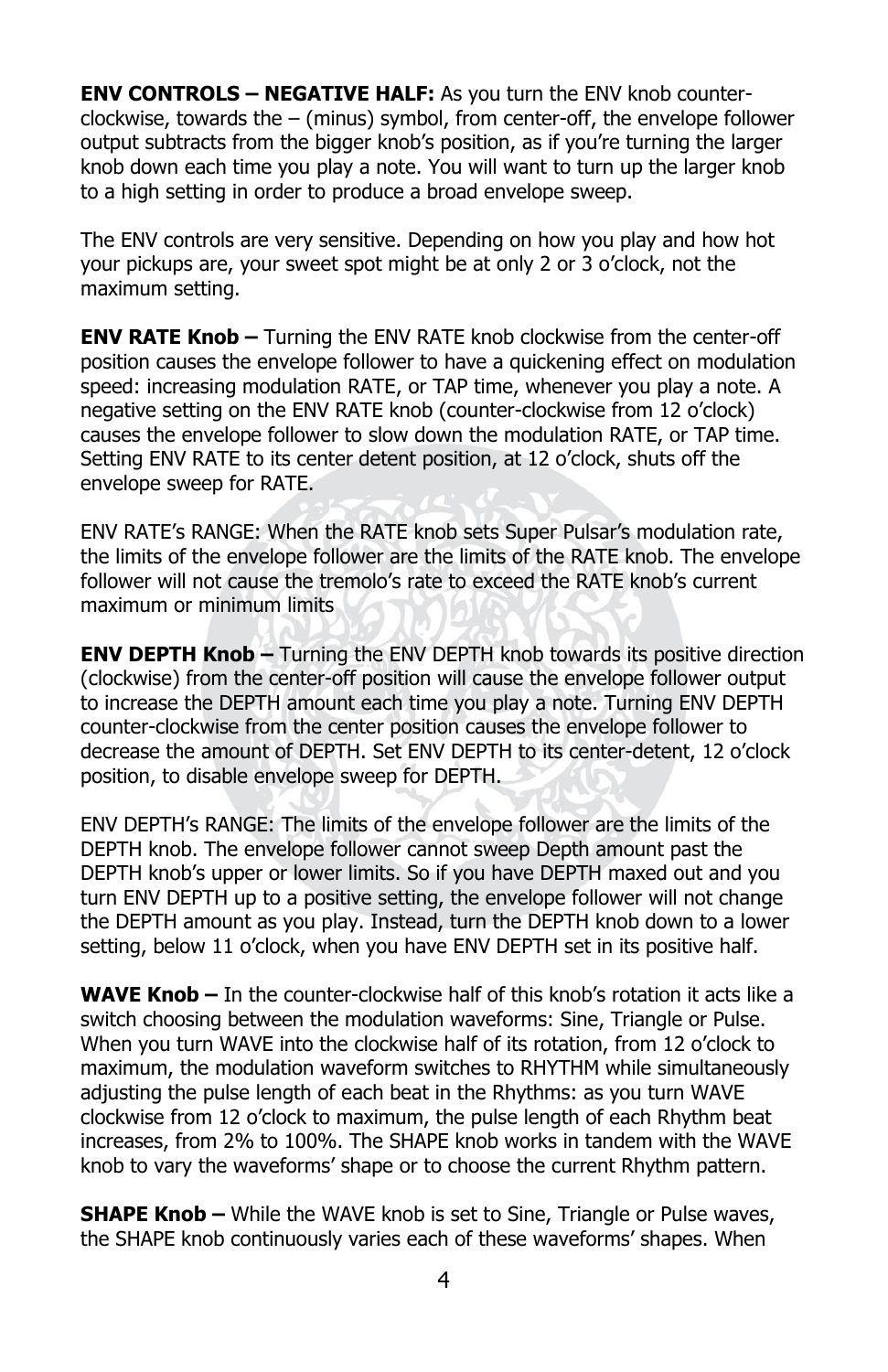WAVE is set to RHYTHM, the SHAPE knob acts like a switch as you rotate it: allowing you to choose between 1 of 9 available rhythms. The following table indicates waveshapes available near the extremes and in the middle of the SHAPE knob's rotation. See the **TIPS AND TRICKS** section on page 14 of this manual for creating your own Rhythm patterns.

| <b>WAVEFORM</b> | <b>SHAPE CCW</b> | <b>SHAPE Middle</b> | <b>SHAPE CW</b>        |
|-----------------|------------------|---------------------|------------------------|
| <b>SINE</b>     | Peak Sine:       | Normal Sine:        | <b>Flattened Sine:</b> |
|                 |                  |                     |                        |
| <b>TRIANGLE</b> | Ramp Up:         | Triangle:           | Ramp Down:             |
|                 |                  |                     |                        |
| <b>PULSE</b>    | 4% PulseWidth:   | 50% Pulse Width:    | 100% Pulse Width       |
|                 |                  |                     |                        |
| <b>RHYTHM</b>   | Pattern 1        | Pattern 5           | Pattern 9              |

**RT. PHASE Knob –** RT. PHASE turns the Super Pulsar's stereo tremolo into a panning effect. Please note: you will only hear the effects of the RT. PHASE knob when you have the Stereo Pulsar set up in some sort of stereo configuration whether it's mono in/stereo out, stereo in/mono out or stereo in/out. The RT. PHASE knob is inactive in the mono in/out setup.

> **MONO IN / STEREO OUT Setup**: The RT. PHASE knob adjusts the phase of the Right channel's modulation waveform in relation to the Left channel's waveform. At 0°, the Right and Left Channel modulation waveforms are in phase with each other. As you turn RT. PHASE up from 0° the Right channel will lag behind the Left channel all the way to 360° (which is really the same as 0°). For typical sine wave modulation, a RT. PHASE setting of 180° will yield maximum loudness in the Right channel when the Left channel is at its quietest.

> **STEREO IN / MONO OUT or STEREO OUT Setup**: The RT. PHASE knob adjusts the amount of the Right input that is output from Left output and the amount of Left input that is output from the Right output. At 0° the Right input comes out the Right output only and Left input comes out Left output only. Set RT. PHASE to 180° and you will hear an equal mix of Left input at the Right output and Right input at the Left output. Turning the knob all the way up to 360° will reverse the input/output channels completely so that the Right channel is only output from the Left output and Left channel is only output from the Right output. The modulation waveforms are normally in phase with each other but if you enable the WAVE INVERT button, the right channel's modulation waveform will be inverted as compared to the left channel. When  $DEF H = 0$ , turning RT. PHASE, or sweeping with an Exp. Pedal, will allow the **two inputs to cross-fade between the two outputs.**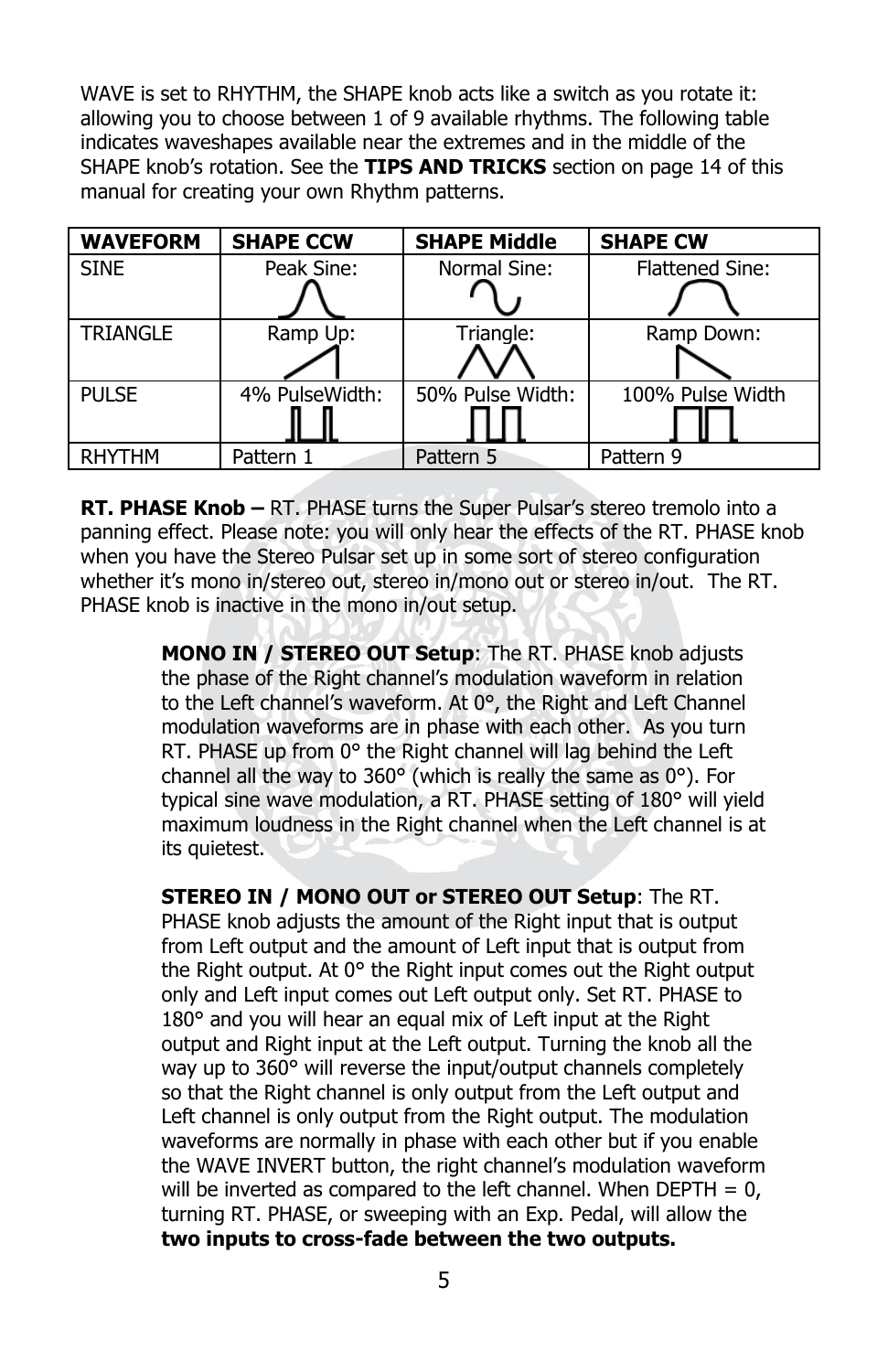**WAVE INVERT Button and LED –** This button enables or disables the WAVE INVERT function. When its LED is lit, WAVE INVERT is enabled, when the LED is off, WAVE INVERT is also off. WAVE INVERT can be used in tandem with the RT. PHASE knob to maximize Super Pulsar's panning effects. WAVE INVERT's function is dependent on your input/output set up. Here's what it does:

> **MONO IN/MONO OUT Setup**: WAVE INVERT flips the current modulation waveform. For example, pressing WAVE INVERT is a quick way to change a ramp up waveform to ramp down. Interesting patterns can be generated when you invert the Rhythm patterns.

> **STEREO IN or STEREO OUT Setup**: WAVE INVERT flips only the Right channel's modulation waveform. It is similar to, but not identical to setting RT. PHASE to the 180° position. For example, if the modulation waveform is set to Ramp Up, enabling WAVE INVERT will change the Right channel's modulation waveform to Ramp Down but keep the Left channel at Ramp Up so that the 2 channels are opposing each other.

**VOLUME Knob –** Sets the overall output level of the Super Pulsar. As you turn VOLUME clockwise, the output signal for both channels gets louder.

**TAP FOOTSWITCH & BEAT LED –** Use the TAP footswitch to tap in your modulation rate. Press and release, do not hold, the TAP footswitch at least twice to set the tremolo/pan speed. We highly recommend 4 or more taps for better accuracy. Tapping in the modulation rate will override the RATE knob's current setting or the rate loaded by a preset. Turning the RATE knob after tapping in a modulation speed will erase your last tap time.

WAVEFORM/RHYTHM RESET: Each time you press the TAP footswitch the modulation waveforms reset to their starting points and the Rhythm patterns reset to beat 1. If Super Pulsar's modulation waveform or Rhythm goes off beat, pressing the TAP footswitch once, on the beat, will force the waveform or pattern to start over immediately.

TAP TIME LENGTH: The longest acceptable tap time is approximately 4 seconds (0.25 Hz); the shortest tap time is approximately 0.1 seconds (10 Hz).

TAP AVERAGING: Super Pulsar employs TAP time averaging. Tap 3 or more times and the taps will be averaged together as long as they are within 12.5% of the first 2 taps. If the Super Pulsar receives 2 new taps (3 new taps if the new tempo average is faster) that are outside of the 12.5% tolerance, it considers this a new tap time and updates to the new tap tempo. Tap averaging is erased 4 seconds after the last tap. After the 4-second time out, 2 new taps will immediately change the modulation rate to the new TAP time.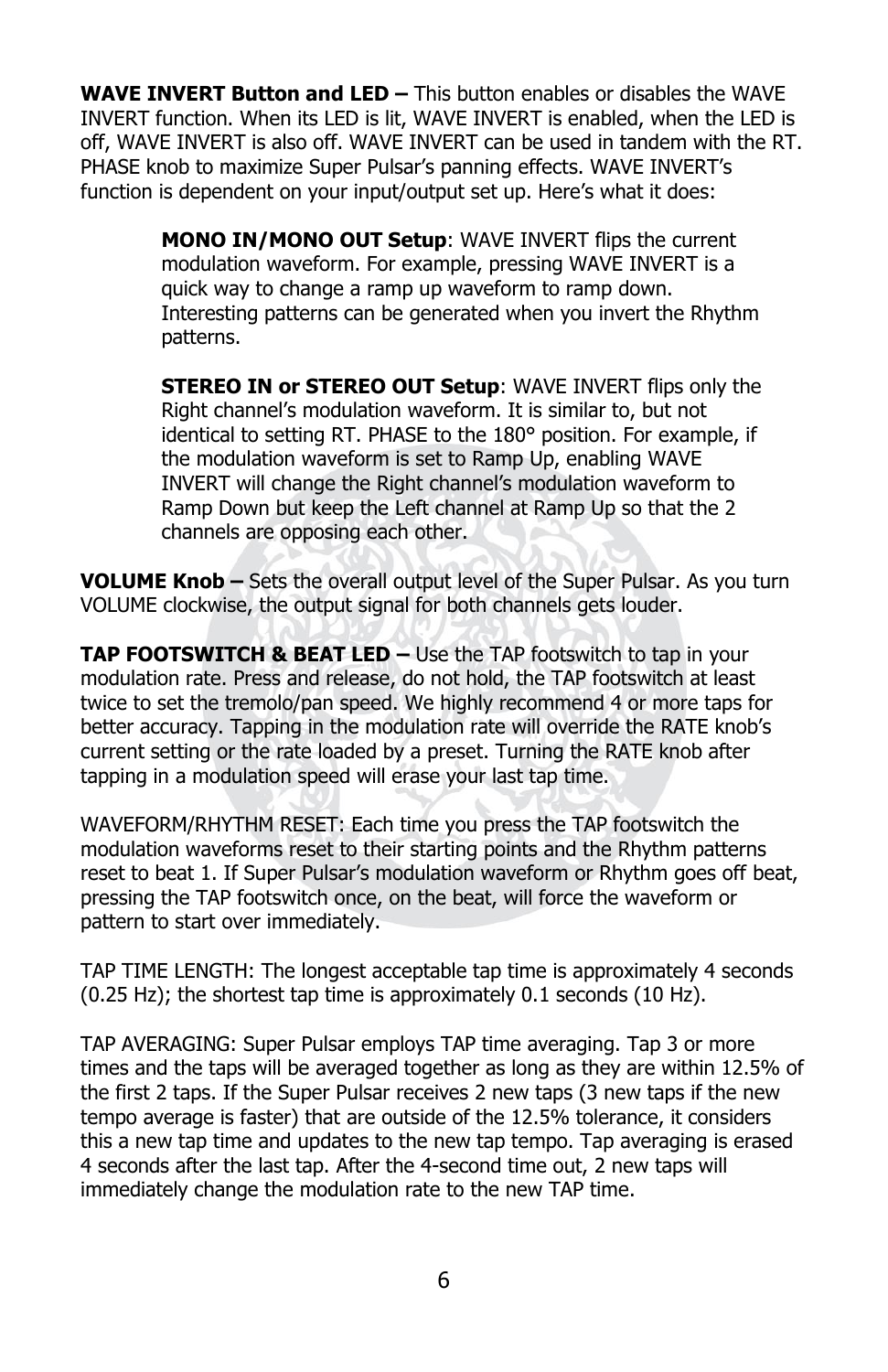When TAP sets the modulation speed, it is saved in presets and during a power cycle. So if you tap in a tempo, then save a preset, the rate that is saved in the preset is your tap tempo. Additionally, if you tap in a tempo then power cycle, when you restart, your last tap time sets the modulation speed. Move the RATE knob to cancel out of TAP.

The **BEAT LED**, located above the TAP FSW, always blinks at the current tempo whether the tempo is set by TAP, the RATE slider or external clock. The BEAT LED also synchronizes with the current waveform so that it lights when the modulation waveform is in the upper half of its sweep.

> **SPEED BRAKE –** Press and hold the TAP FSW for more than 1 second to slow down Super Pulsar's speed of modulation. The longer you hold TAP, the slower the modulation rate will go. Release TAP to restore the modulation speed back to its current setting. Please note: Speed Brake is only available to the Super Pulsar's built-in TAP footswitch. Speed Brake cannot be initiated from an external switch connected to the TAP/CLK IN jack.

**TAP DIVIDE BUTTON & LEDs –** The TAP DIVIDE button allows you to divide down your TAP time to create faster modulation rates in relation to what you tapped. Each press and release of the TAP DIVIDE button jumps to the next Tap Divide mode. There are 7 available Tap Divide modes represented by 5 LEDs.

TAP DIVIDE Works Like So: Super Pulsar always assumes that the musician taps in a quarter note. That quarter note can then be divided down to 6 other types of notes: dotted eighth note, quarter note triplet, eighth note, eighth note triplet, 16th note and 32nd note (all LEDs lit). The seventh mode is quarter note or OFF, where the tap tempo is not divided down and the modulation speed is set to your actual tap time. No LEDs are lit when Tap Divide is set to quarter note/OFF. Below is a chart displaying the 7 modes, their divide ratios and an example of the modulation rate for each mode:

| <b>TAP DIVIDE</b><br><b>MODE</b> | <b>LED</b><br><b>SYMBOL</b> | <b>DIVIDE</b><br><b>RATIO</b> | <b>MODULATION RATE (for a</b><br>2Hz/500mS TAP TIME) |
|----------------------------------|-----------------------------|-------------------------------|------------------------------------------------------|
| Quarter Note / OFF               |                             | 1/1                           | 2 Hz / 500mS                                         |
| Dotted 8th Note                  |                             | 3/4                           | 2.7 Hz / 375 mS                                      |
| Quarter Note Triplet             | $^{\prime}$ 3               | 2/3                           | 3 Hz / 333 mS                                        |
| 8th Note                         |                             | 1/2                           | 4 Hz / 250mS                                         |
| 8th Note Triplet                 | '3                          | 1/3                           | 6 Hz / 167 mS                                        |
| 16th Note                        | R                           | 1/4                           | 8 Hz / 125mS                                         |
| 32nd Note                        | All LEDs                    | 1/8                           | 16 Hz / 62.5mS                                       |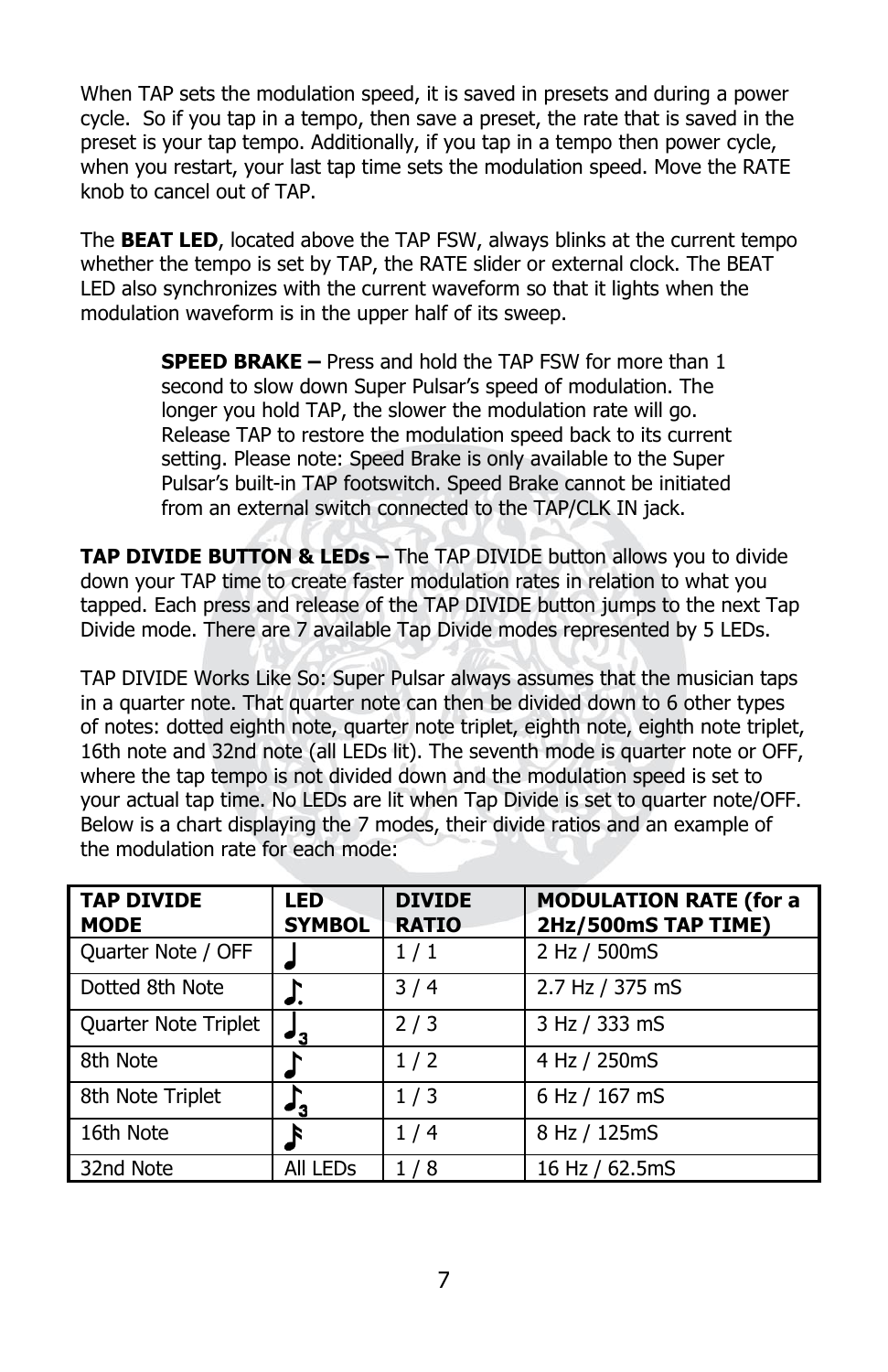**EXP MODE BUTTON & LEDs –** The EXP. MODE button chooses the destination parameter for an external expression pedal or control-voltage to modulate. The lit LED indicates the selected mode. Each time you push and release the EXP. MODE button it jumps to the next Expression Mode. When no EXP. MODE LEDs are lit, the expression pedal/CV is disconnected and does not sweep any of the parameters. Please note: in the following table, the expression pedal's heel position relates to 0V from the CV source, the expression pedal's toe position relates to 5V from the CV source. See EXP Jack on Page 10 for more information.

| <b>EXP. MODE</b> | <b>EXP. MODE Description</b>                                       |                  |                       |  |  |
|------------------|--------------------------------------------------------------------|------------------|-----------------------|--|--|
| <b>RATE</b>      | Allows external control over Super Pulsar's modulation rate        |                  |                       |  |  |
|                  | whether it is set by the RATE knob or TAP footswitch.              |                  |                       |  |  |
|                  | <b>TEMPO MASTER</b><br><b>HEEL POSITION</b><br><b>TOE POSITION</b> |                  |                       |  |  |
|                  | RATE Knob                                                          | RATE Knob's      | RATE Knob's current   |  |  |
|                  |                                                                    | minimum position | position              |  |  |
|                  | <b>TAP Footswitch</b>                                              | Tapped In Time   | Very fast multiple of |  |  |
|                  |                                                                    | plus TAP DIVIDE  | TAP Time plus TAP     |  |  |
|                  |                                                                    | setting          | <b>DIVIDE</b> setting |  |  |
| <b>DEPTH</b>     | Allows smooth external control over the tremolo or pan Depth.      |                  |                       |  |  |
|                  | In this mode, the heel position will yield a Depth of 0, the toe   |                  |                       |  |  |
|                  | position equals the current DEPTH knob setting.                    |                  |                       |  |  |
| <b>SHAPE</b>     | For Sine, Triangle and Pulse waveforms, this mode allows           |                  |                       |  |  |
|                  | smooth external control over the SHAPE knob. The heel              |                  |                       |  |  |
|                  | position yields the SHAPE knob at its full counter-clockwise       |                  |                       |  |  |
|                  | setting while the toe position will be equal to the SHAPE          |                  |                       |  |  |
|                  | knob's current setting.                                            |                  |                       |  |  |
|                  |                                                                    |                  |                       |  |  |
|                  | When WAVE is set to RHYTHM, the expression SHAPE setting           |                  |                       |  |  |
|                  | controls the RHYTHM pulse length. The heel position sets the       |                  |                       |  |  |
|                  | RHYTHM pulse length to its minimum; the toe position equals        |                  |                       |  |  |
|                  | the current position of the WAVE knob.                             |                  |                       |  |  |
| <b>PHASE</b>     | Allows smooth external control of the Right Channel's RT.          |                  |                       |  |  |
|                  | PHASE setting. The heel position equals a Phase of 0, the toe      |                  |                       |  |  |
|                  | position equals the current setting of the RT. PHASE knob.         |                  |                       |  |  |
| <b>VOLUME</b>    | Allows smooth external control over output volume of the           |                  |                       |  |  |
|                  | Super Pulsar. The heel position equals a Volume of 0, the toe      |                  |                       |  |  |
|                  | position equals the current setting of the VOLUME knob.            |                  |                       |  |  |

**BYPASS FOOTSWITCH & STATUS LED –** Press and release the BYPASS footswitch to toggle between effect mode and true bypass mode. When the Status LED is lit, Super Pulsar is in effect mode. When the Status LED is off, Super Pulsar is in true bypass mode. The Status LED is located above the BYPASS footswitch. The Super Pulsar always starts up in bypass mode.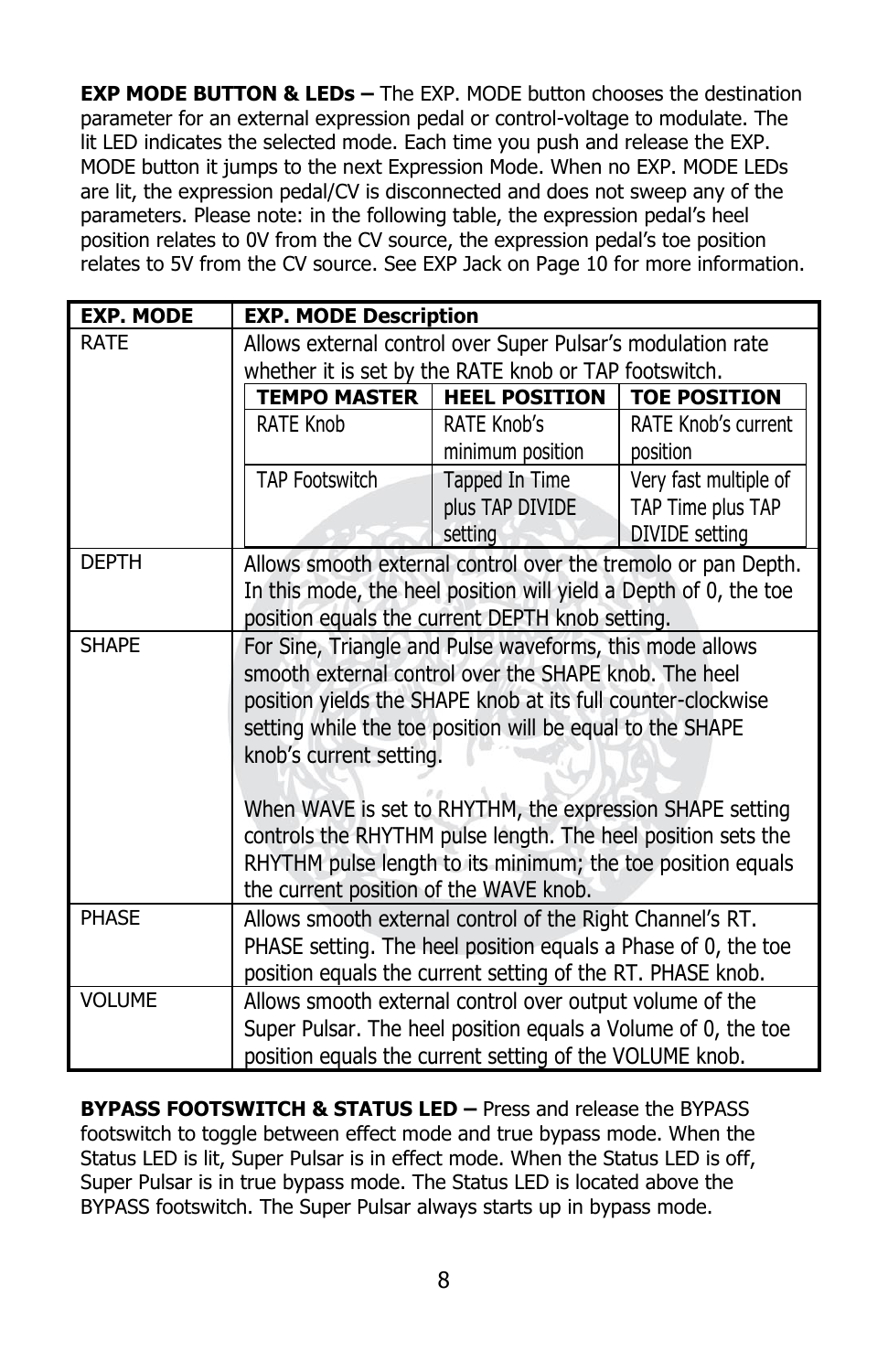BYPASS Signal Flow: Here are the signal flows for Bypass mode only:

**MONO In/Out:** MONO / L Input connects directly to MONO / L Output. **MONO In/STEREO Out:** MONO / L connects directly to both L and R Outputs.

**STEREO IN/MONO Out:** MONO / L connects directly to MONO / L Output, the R Input is disconnected in Bypass.

**STEREO IN/OUT:** MONO / L Input connects directly to MONO / L Output; R Input connects directly to R Output.

The BYPASS footswitch is also used when saving presets, see the Preset section on page 13 for more information.

**MODE FOOTSWITCH –** The MODE footswitch is a utility button that may be reassigned by the musician. It has 2 modes of operation: Normal mode and Preset mode. In Normal mode, which is the factory default, the MODE footswitch can adopt the functionality of one of the following push buttons: TAP DIVIDE (factory default), EXP MODE, xRATE or WAVE INVERT. While in Preset mode, the MODE footswitch cycles through and loads the 8 presets. The following paragraphs describe how to use each mode. Please note: the MODE footswitch will advance whatever parameter it is currently assigned to upon releasing the footswitch, not when you first press down on it.

> **NORMAL Mode –** While in this mode, which is the factory default, each press and release of the MODE footswitch cycles through its assigned function. At the factory we assign MODE to TAP DIVIDE. Here's how to assign MODE to another function:

#### **RE-ASSIGNING MODE FOOTSWITCH TO A NEW FUNCTION:**

- 1. First make sure you are in Normal or WYSIWYG (What You See Is What You Get) mode. If the waveform LEDs at the top of Super Pulsar are displaying the current modulation waveform then you are good. If not, see the following section called CHANGING TO NORMAL MODE FROM PRESET MODE.
- 2. **Press and hold the button you would like to assign to the MODE footswitch.** The buttons that can be assigned to MODE are TAP DIVIDE, EXP MODE, xRATE and WAVE INVERT.
- 3. **Now press and hold the MODE footswitch**. Continue to press and hold both buttons until either all the LEDs for the function light up or the sole LED for the function blinks.
- 4. Once you see **all the LEDs for the newly assigned function light up or blink, release both the button and MODE footswitch**. The MODE footswitch has been reassigned.

Please note: after re-assigning MODE to a new function, Super Pulsar remembers the new assignment during power cycles and will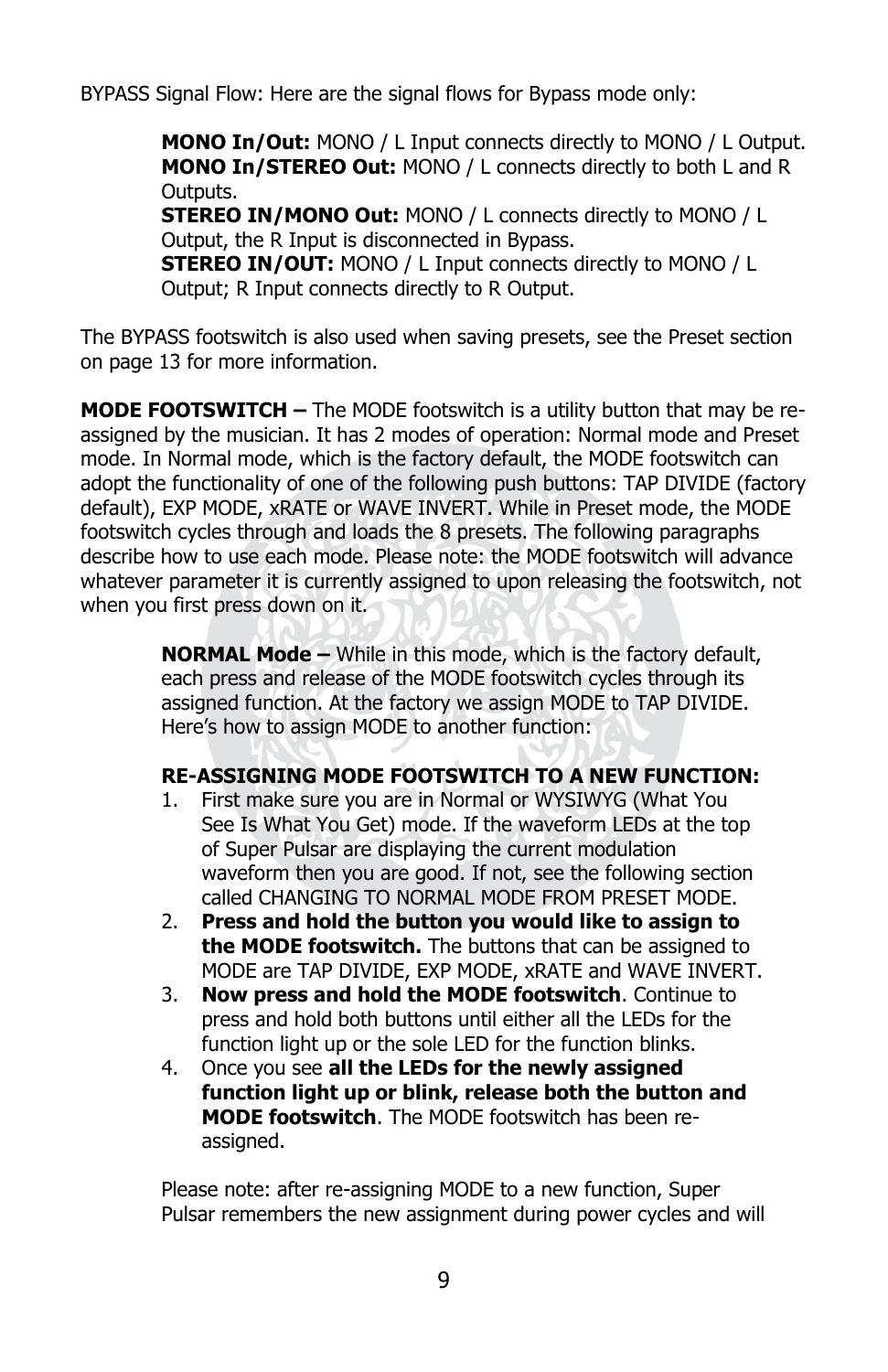save it to presets. You can only access a preset's MODE assignment when using an external switch to load presets, see page 11. Please note: the buttons on the Super Pulsar will continue to work normally even if they are assigned to the MODE footswitch.

#### **CHANGING TO NORMAL MODE FROM PRESET MODE:**

- 1. Press and hold the MODE footswitch.
- 2. After approximately 2 seconds of holding down MODE, the waveform LEDs begin displaying the current modulation waveform. You are now in Normal mode.

### **INPUT, OUTPUT & POWER JACKS**

**MONO / Left Input Jack –** This is the main audio input for Super Pulsar. When using Super Pulsar in a **mono-in setup**, use this input jack. When using Stereo Pulsar in a stereo-in set up this would be your left input. The minimum input impedance presented at this jack is 1MΩ.

**Right Input Jack –** This is the secondary audio input for Super Pulsar. When using Super Pulsar in a stereo-in setup, connect your right channel to this input. When using a mono-in setup, we recommend you do not connect to this input. The input impedance presented at this jack is 2MΩ.

**MONO / Left Output Jack –** This is the main audio output for Super Pulsar. When using Super Pulsar in a **mono-out setup**, use this output jack. This is the Left output for a stereo-out configuration. The output impedance at this jack is 300Ω.

**Right Output Jack –** This is the secondary audio output for Super Pulsar. When using Super Pulsar in a stereo-setup, connect your right channel to this output. The output impedance at this jack is 300Ω.

**EXP Jack –** Connect an expression pedal with a TRS plug to this jack to control the following parameters with your foot: RATE, DEPTH, SHAPE, PHASE and VOLUME. Additionally the EXP IN jack can be connected to a CV source using a TS plug; the acceptable control voltage range is 0V to 5V. Some suggested Expression Pedals: EHX Expression Pedal, M-Audio® EX-P, Moog® EP-2 and EP-3, Roland<sup>®</sup> EV-5 or Boss<sup>®</sup> FV-500L. The polarity of the expression pedal's plug must have the Sleeve connected to the heel position (usually GND), Ring connected to the toe position and the Tip connected to the wiper. The nominal expression pedal impedance is 10kΩ though most other values will work fine. Please do not go below 6kΩ on your expression pedal's potentiometer impedance.

**TAP/CLK IN Jack –** This jack accepts up to 3 external footswitches allowing you to set the TAP time and control up to 2 other functions. Additionally, you can set the Super Pulsar to accept clock pulses on the Tip conductor of this jack, instead of switches, so that an external clock sets the Tap time. We recommend powering down Super Pulsar when connecting or disconnecting your external switches to the TAP/CLK IN jack.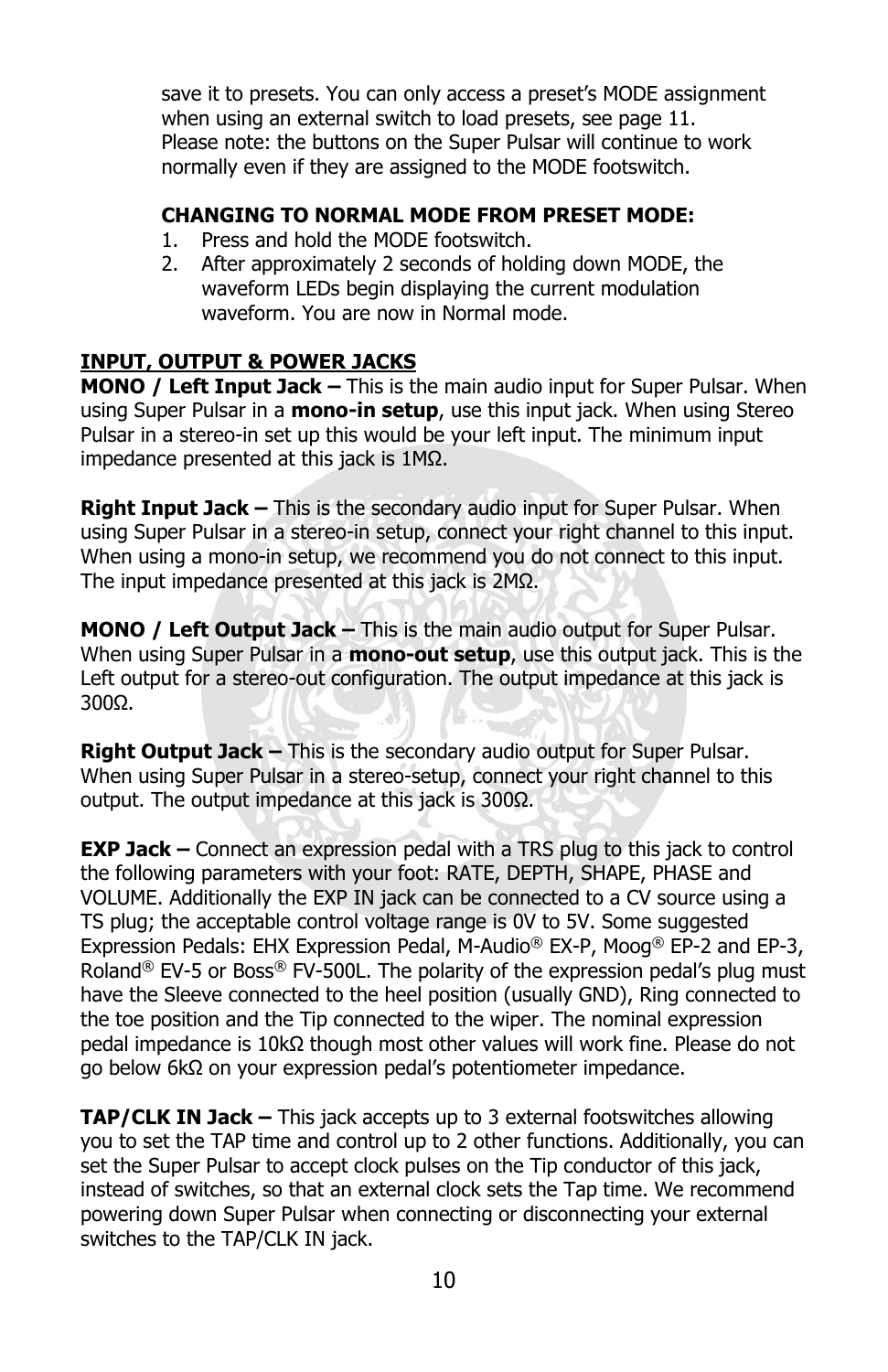**EXTERNAL SWITCHES –** All external switches that are connected to the TAP/CLK IN jack must be normally open, momentary switches. The tip connection of the TAP/CLK IN jack is hardwired to set Tap time, the tip cannot be re-programmed for other functions. The ring connection of the TAP/CLK IN jack is set from the factory to scroll through the Super Pulsar's 8 presets plus WYSIWYG mode. Each press and release of a switch connected to the ring will advance and load the next preset. You may also connect a switch that connects to both the tip and ring simultaneously; from the factory, this third switch is set to scroll through the EXP. MODEs. An example of an external footswitch that has 3 switches is the Digitech® FS300. You may also connect a single external footswitch to the tip only, or a dual external footswitch the tip and ring.

**PRESET ADVANCE & LOAD FROM EXTERNAL SWITCH:** You can advance and load Presets using an external switch. From the factory, the switch connected to the ring performs this function but it may also be assigned to the tip&ring switch. You do not have to enter Preset mode, as described on page 13, to advance and load Presets.

Upon pressing the external switch assigned to Presets, the waveform display will jump to the next preset and load it. The preset LED will remain lit for 2 seconds and then go back to displaying the current waveform. After the  $8<sup>th</sup>$  preset, the last preset in the waveform display, Super Pulsar loads WYSIWYG mode and then cycles back to the  $1<sup>st</sup>$  preset.

**RE-ASSIGNING EXTERNAL SWITCHES:** You can re-assign either the Ring switch or the Tip&Ring switch to any of the following Super Pulsar functions: TAP DIVIDE, EXP. MODE, xRATE, WAVE INVERT, BYPASS or PRESET Advance and Load. Here's how to re-assign an external switch:

- 1. Make sure the TAP/CLK IN jack is set to External Switch mode. See the following section on page 12, entitled EXTERNAL CLOCK, to learn how to change to External Switch mode. External Switch mode is the factory default.
- 2. **Press and hold the button on Super Pulsar that you want to assign**, for example the xRATE button.
- 3. Now **press and hold the external footswitch that you want to assign** to xRATE. It should be connected to either the Ring or Tip&Ring of the TAP/CLK IN jack.
- 4. You will see either **all the LEDs associated with the function on Super Pulsar light or blink**. In our case the xRATE LED will blink. **Once you see the LEDs light or blink, release both the Super Pulsar button and the external switch**, it is now assigned.
- 5. **To assign PRESET Advance and Load to an external switch**: press and hold the MODE footswitch on Super Pulsar and then press and hold the external switch. When you see all of the waveform display LEDs on Super Pulsar light up solid, the switch is re-assigned and you can release both switches.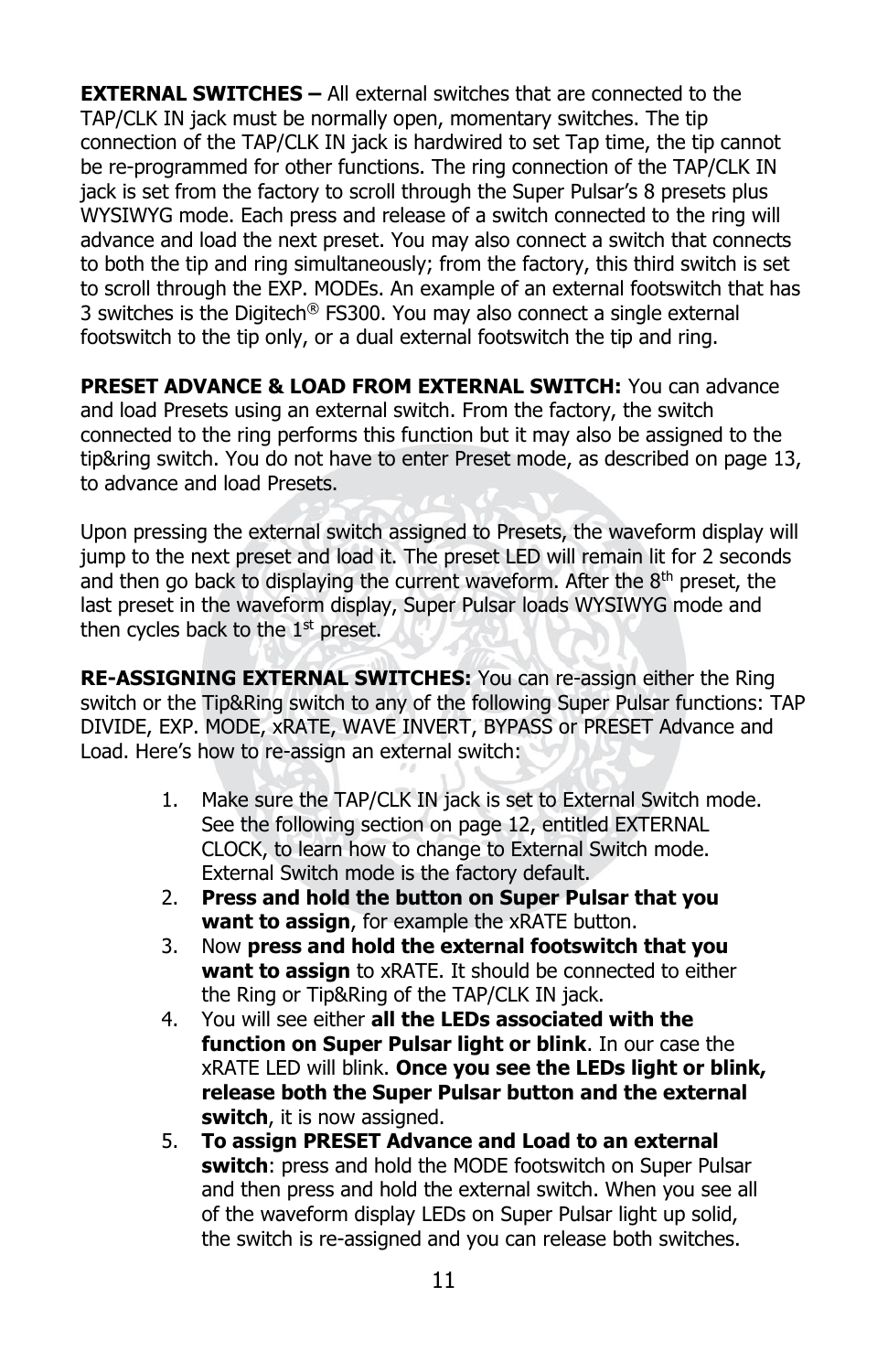Please note: if you assign a switch while a preset is loaded, it only re-assigns the switch for that preset, not WYSIWYG. If you want to keep the preset's new assignment, you must save the preset. If you want to assign the switch for WYSIWYG mode, please make sure you are in that Normal mode, see page 10.

**EXTERNAL CLOCK –** Super Pulsar has the ability to synchronize its modulation speed to an external clock pulse on the tip conductor of its TAP/CLK IN jack. In order for Super Pulsar to properly follow the external clock, it must be set to Clock-In mode. From the factory it is set to External Switch mode, here's how to change between Clock-In and External Switch modes:

#### **CHANGING BETWEEN EXTERNAL SWITCH AND CLOCK-IN MODES FOR THE TAP/CLK IN Jack:**

- 1. First **press and hold the WAVE INVERT button on Super Pulsar**.
- 2. Now **press and hold the TAP footswitch, also on Super Pulsar**.
- 3. Once you press the TAP FSW, the WAVE INVERT LED will blink rapidly for about 2 seconds, you have now set the TAP/CLK IN jack to Clock-In mode. **The rapid blink of the WAVE INVERT LED means you are in Clock-In mode**.
- 4. **Change back to External Switch mode by performing the same procedure in steps 1-3**. The only difference is when you go back to External Switch mode, the WAVE INVERT LED blinks just twice, at a slower rate.
- 5. We recommend you perform this setting change while nothing is inserted into the TAP/CLK IN jack. The Super Pulsar will remember the Clock In setting during power cycles and even save it to presets. **External switches are not supported in Clock-In mode**.

**EXTERNAL CLOCK Specs:** The nominal external clock amplitude is 5V but it can follow clock amplitudes as small as 2V and as large as 9V as well as bi-polar amplitudes ranging from  $+/- 2V$  to  $+/-5V$ . The maximum external clock frequency that Super Pulsar can follow is 150Hz. The TAP DIVIDE modes can be used to increase the speed of modulation in relation to the external clock frequency, by the same ratio as for the TAP footswitch.

Please note: If your external clock is modulating, it is normal for the Super Pulsar's modulation waveform to stutter while the clock frequency is decreasing.

**9V Power Jack –** Plug the output of Super Pulsar's supplied AC Adapter into the 9V power jack located at the top of Super Pulsar. Super Pulsar requires 165mA at 9VDC - 10VDC with a center negative plug. Super Pulsar accepts most BOSS<sup>®</sup> style AC Adapters.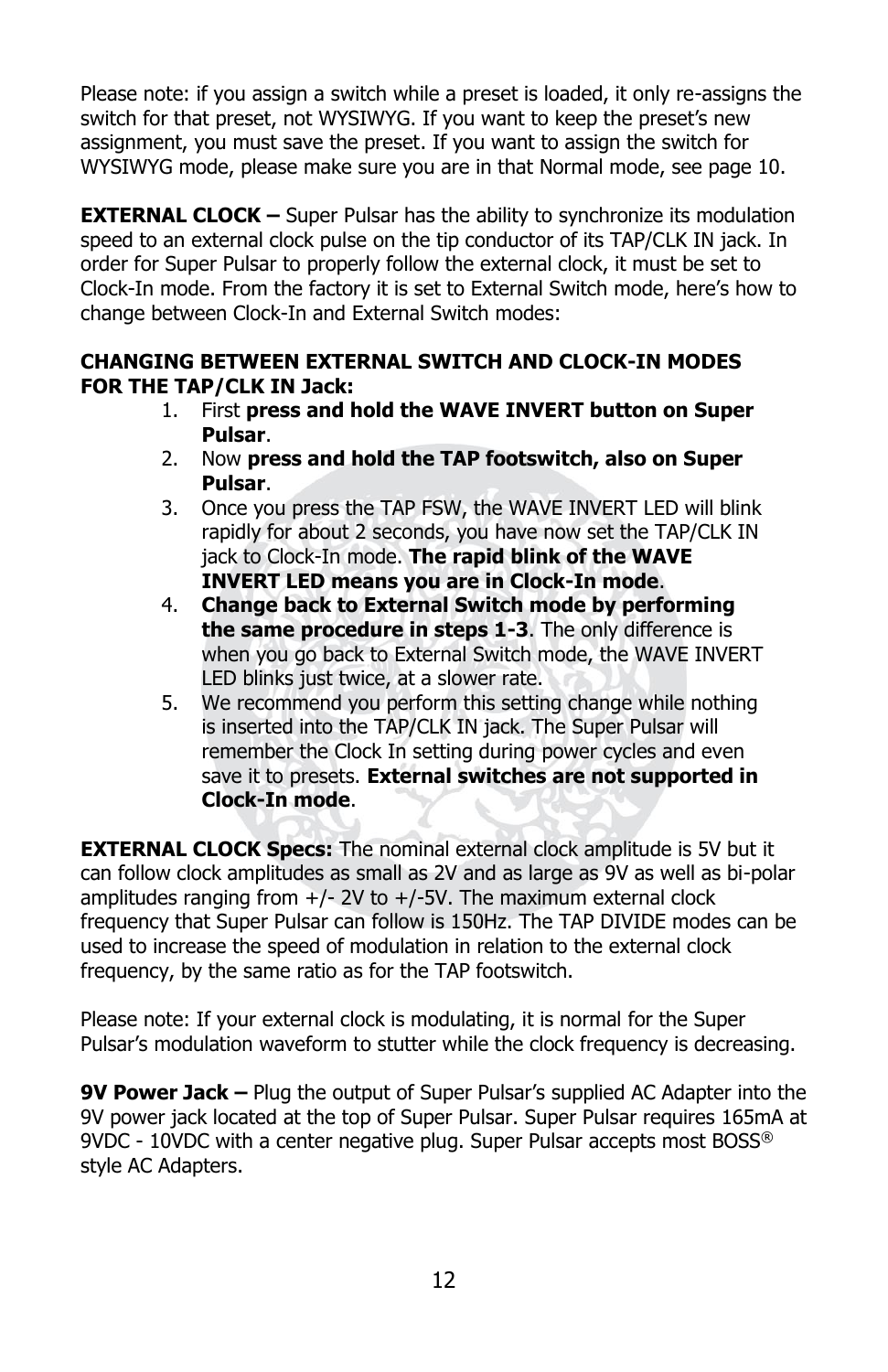### **PRESETS and PRESET MODE**

Super Pulsar can save and recall up to 8 presets. Every knob and button setting is saved and recalled in the presets as well as expression pedal position and all of the 9 Rhythm patterns that were in memory at the time the preset was saved. Even some of the hidden functions such as assignment of the MODE footswitch, Clock-In mode and assignment of external switches are all saved within presets.

While in Preset mode, the waveform display lights up only one LED at a time. The lit LED indicates which Preset is active. After you have entered Preset mode, Super Pulsar will remain in this mode until you change back to Normal mode. It remembers the last mode you chose through power cycles and re-loads that mode upon powering up again.

#### **CHANGING TO PRESET MODE FROM NORMAL MODE:**

- 1. **Press and hold the MODE footswitch**.
- 2. After approximately 2 seconds of holding MODE, **all 8 waveform LEDs light up solid, you are now in preset mode**. You can release the MODE footswitch.
- 3. You will see just 1 of the 8 waveform LEDs lit up. Even though it is now in Preset mode, Super Pulsar has not yet loaded the shown preset, it is still set to the WYSIWYG (What You See Is What You Get) setting. You must press and release the MODE footswitch again to load the currently lit preset.

**LOADING & ADVANCING Presets –** Each press and release of the MODE footswitch will jump to the next preset and load it. After the 8<sup>th</sup> preset, the last preset in the waveform display, Super Pulsar loads the WYSIWYG setting. Press and release MODE again and it loads the first preset.

**PRESET LED Blink –** If you load a preset, then turn a knob, set a new Tap time or change a button setting, the currently lit preset LED will blink, indicating that a preset is loaded but something has changed since loading it. Returning the knob or button to the setting held within the loaded preset stops the LED from blinking. Expression pedal movements will not cause a preset LED to blink. If you press and release MODE while a preset LED is blinking, it will re-load the currently selected preset; press MODE again to advance to the next preset.

**SAVING PRESETS –** You must be in Preset mode to save a preset. You can save an edited version of the preset currently loaded or save a new sound you created in the WYSIWYG slot of Preset mode, the save procedure is the same for both. In addition, if you have created a sound while in Normal mode, you can change over to Preset mode and then immediately save the preset. Here is the procedure for saving presets:

1. **Ensure you are in Preset mode**. If you are not, see the section above called CHANGING TO PRESET MODE FROM NORMAL MODE.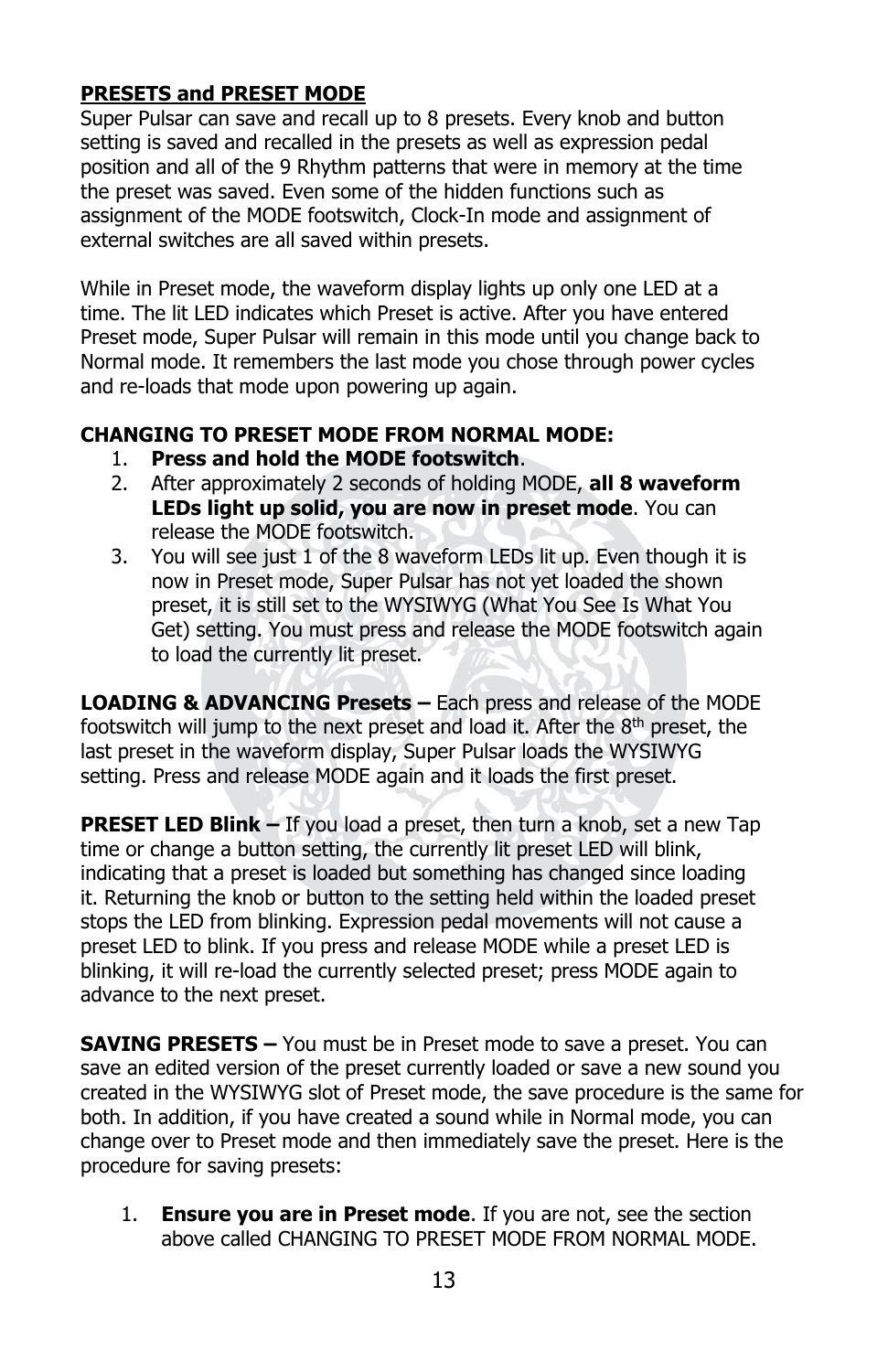- 2. **Press and hold the BYPASS footswitch** on Super Pulsar until you see the blue Status LED blink at a medium rate. You will need to hold BYPASS for approximately 2 seconds before the Status LED blinks.
- 3. **Once the Status LED begins blinking**, release the BYPASS footswitch. You are now in Preset Save mode.
- 4. **Use the xRATE and WAVE INVERT buttons to choose the save location**. Each press and release of xRATE will scroll 1 preset to the right, while WAVE INVERT scrolls to the left.
- 5. If a preset is already loaded and you plan to save an edited version of it in a different location, the original preset LED continues to blink while you scroll with xRATE and WAVE INVERT.
- 6. Once you land on the LED that you want to save to, **press and release the BYPASS footswitch to actually save the preset**. Both the newly saved preset LED and Status LED will blink rapidly for 1 second and then stop blinking. The preset is saved.
- 7. If you change your mind and decide not to save the preset, **press the MODE footswitch to cancel out of Preset Save mode** before you press the BYPASS footswitch to save.

## **TIPS AND TRICKS**

**CREATING YOUR OWN RHYTHM PATTERNS –** The following procedure details how to create your own Rhythm patterns. The Rhythm patterns you make will overwrite the patterns that were loaded at the factory. Whatever Rhythm patterns are in memory at the time of saving a preset will be saved into that preset.

## **ENTERING RHYTHM PATTERN CREATE MODE:**

- 1. Ensure the WAVE knob is pointing somewhere in the RHYTHM area of the knob's rotation, that is the WAVE knob's clockwise half of rotation. You cannot enter Rhythm Pattern Create mode if Sine, Triangle or Pulse waveforms are selected on the WAVE knob.
- 2. Press and hold the EXP MODE and TAP DIVIDE buttons simultaneously. After about 2 seconds of holding both buttons you will see all LEDs for both TAP DIVIDE and EXP MODE light up, the Waveform Display shows the lower 8 beats of the currently selected Rhythm.
- 3. You can now release the EXP MODE and TAP DIVIDE buttons. Beat 1 of the Rhythm pattern will begin blinking indicating it is the active beat.
- 4. **SELECTING A PATTERN & NAVIGATING THE PATTERN:** Turn the SHAPE knob to change the rhythm pattern selection. There are a total of 9 patterns available on the SHAPE knob.
- 5. The xRATE and WAVE INVERT buttons allow you to scroll through the beats of the selected Rhythm Pattern. xRATE scrolls to the right and WAVE INVERT scrolls to the left. Beat 1 is represented by the left most LED and beat 8 is represented by the right most LED. When you scroll past either beat 8 or beat 1, the waveform display will change over to showing the upper 8 beats of the pattern.
- 6. As you scroll through the Waveform Display LEDs, the currently selected beat blinks. If the beat is currently OFF, its LED pulses ON for a short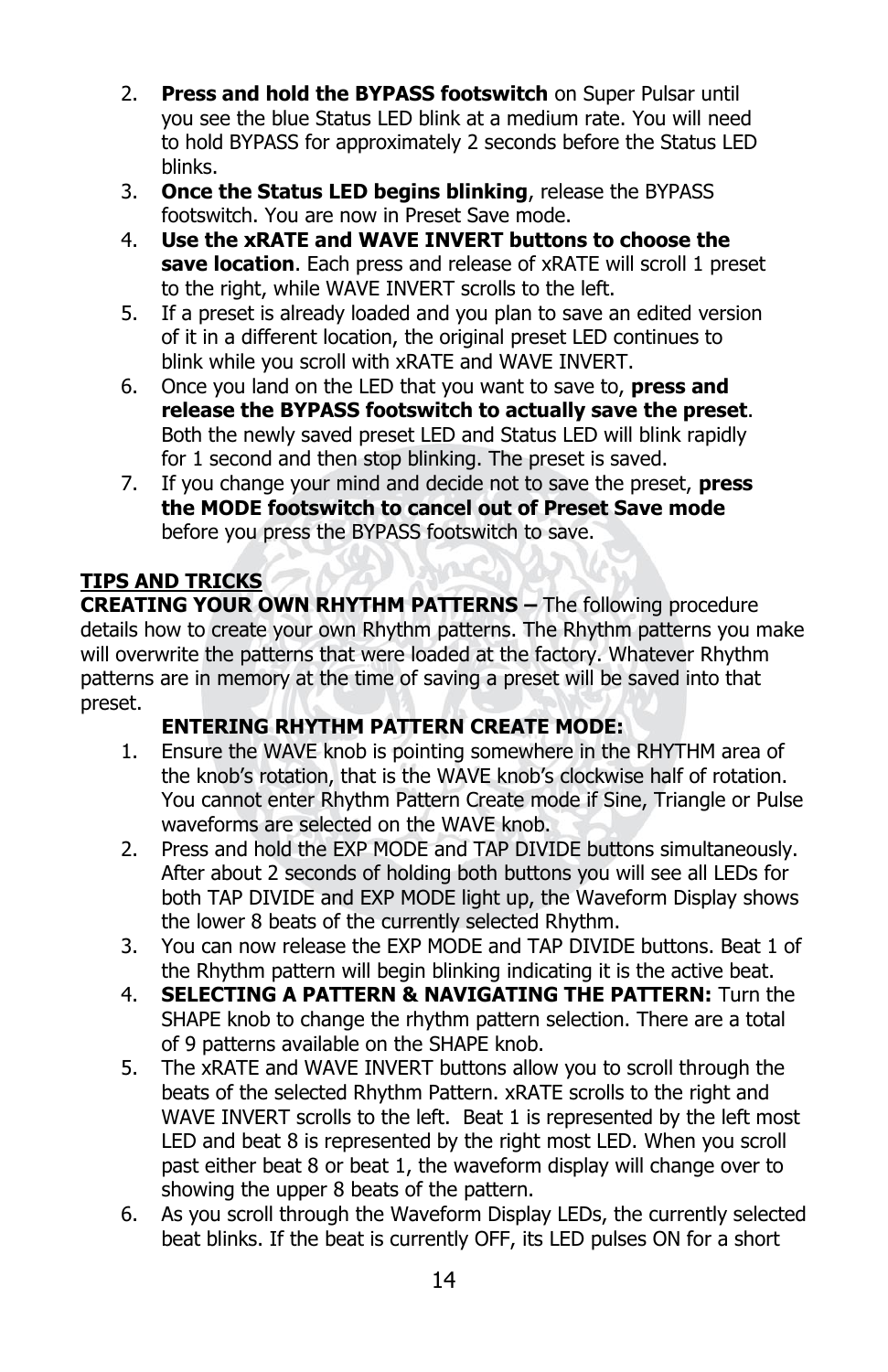time but is otherwise off. If the currently selected beat is ON, the LED pulses ON for a longer duration with a short off state.

- 7. **TURNING A BEAT ON OR OFF:** Press and release the MODE footswitch to toggle the ON/OFF state of the currently selected beat.
- 8. **SETTING THE LAST BEAT OF THE PATTERN / EXITING RHYTHM PATTERN CREATE MODE:** Once you have created a pattern that you would like to save into memory, use the xRATE or WAVE INVERT buttons to select the last beat in your pattern.
- 9. **Press the EXP MODE button to save the pattern and exit Rhythm Pattern Create mode.** IMPORTANT: the beat you are on when you exit Rhythm Pattern Create mode will determine the last beat of the pattern. For example if you want to create a 4 beat pattern, beat 4 must be selected at the time you press EXP MODE to exit Rhythm Pattern Create mode. If you want to create an 8 beat pattern, make sure beat 8 is selected at the time you exit User Rhythm Creation mode.
- 10. The Rhythm patterns you create will overwrite the factory patterns. When you exit Rhythm Pattern Create mode it is saved into the Normal mode memory, not into a preset. Only the pattern that is selected at the time you exit is saved. Your patterns can also be saved into presets. Each preset can have an entirely different set of 9 patterns as compared to another preset. In addition, if a preset is loaded you can edit the rhythmic patterns for that preset while the preset is loaded. When you are finished editing/creating the new pattern(s) for the preset, re-save the preset by following the Saving Presets instructions on a prior page.

**SWIRLING PAN –** To obtain a swirling effect as if the sound is encircling you, set WAVE to SINE, set RT. PHASE to about 10 o'clock and SHAPE to 12 o'clock. This works best with a mono in/stereo out configuration.

**RHYTHM ECHO –** When configured to mono in/stereo out and using a rhythmic pattern, set the RT. PHASE knob above 9 o'clock and it will start to sound like the Right channel is an echo of the Left channel. RT. PHASE set to 360° and the Right channel will be exactly 1 beat behind the Left channel.

**FACTORY RESTORE –** While powering up the Super Pulsar, press and hold the WAVE INVERT and TAP DIVIDE buttons simultaneously. During the normal start up routine, the waveform LEDs light sequentially to the right. Continue to hold the 2 buttons until you see the LEDs turn off sequentially to the left. Once the LEDs begin turning off towards the left, you can release the buttons, factory restore has begun. Restore usually takes a few seconds.

#### **- WARRANTY INFORMATION -**

Please register online at http://www.ehx.com/product-registration or complete and return the enclosed warranty card within 10 days of purchase. Electro-Harmonix will repair or replace, at its discretion, a product that fails to operate due to defects in materials or workmanship for a period of one year from date of purchase. This applies only to original purchasers who have bought their product from an authorized Electro-Harmonix retailer. Repaired or replaced units will then be warranted for the unexpired portion of the original warranty term.